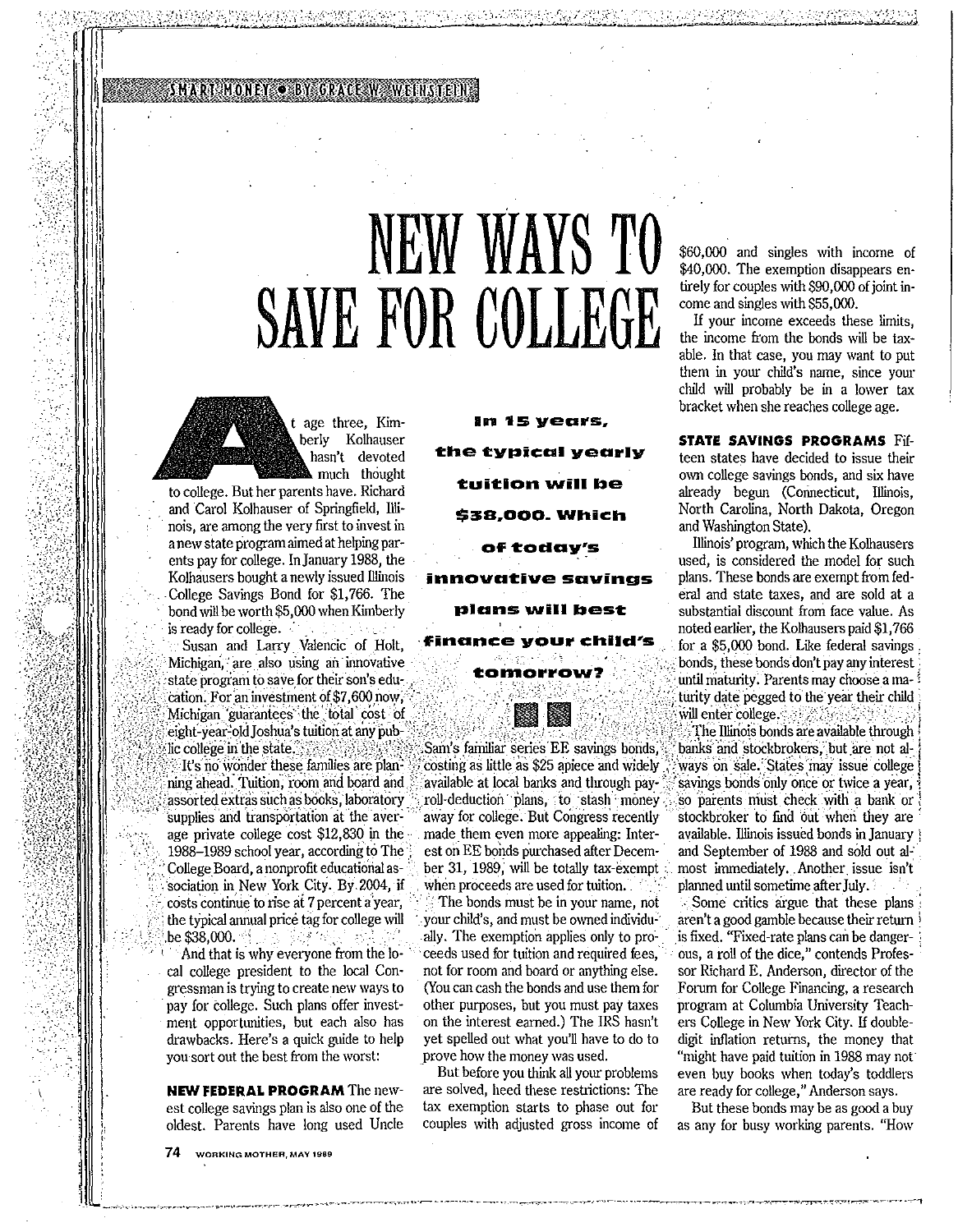# SAVE FOR COLLEGE COMO negar paying taxes on as much as

much time and how much energy do you have? Here you make a judgment once and, on average, I think, have a pretty good chance of getting a favorable return," says Richard Kolhauser.

The bonds also have the advantage of flexibility. They can be sold before maturity if you need the money.

### **STATEWIDE TUITION GUARANTEES**

The most innovative programs are those that promise to pay college tuition no matter how much it increases. Sponsored by state governments, these guarantees are usually good at any public college in the state of purchase-and most are restricted to state residents. Just three states-Florida, Michigan and Wyoming-have such programs in place now, but other states may follow suit.

I I

,

(

|<br>| ∥ I I i:  $\mathbf{F}$  $;$ i

Under the Michigan plan, which is considered a model, parents can pay for one year of college or four. They can pay the entire lump sum up front, or arrange a monthly payment plan. Parents can buy a tuition guarantee and use it at any public college in the state, from a local community college to a major university. The price of the guarantee varies depending on the type of school the parents think their child will choose. The Valencics invested \$7,600 to cover the full four years of tuition at the prestigious University of Michigan.

The IRS has ruled that students will have to pay federal income tax on the "profit" (the difference between what parents paid in and the actual cost of tuition) when that tuition is finally paid. This could mean paying taxes on as much as \$5,000 a year.

security: The Valencics now know that college tuition is taken care of. And because of that, tuition-guarantee programs are quite popular. Michigan was overwhelmed by applications-82,495 in the initial five-day application period.

But some observers think the guarantee plans may be overpriced. Loren Hart, former chairman of a subcommittee ofthe Consortium on Financing Higher Educa**tion, a group investigating college costs, says, "A guarantee plan is like insurance,**  and all insurance carries a price." If inflation of college costs slows, the Valencies will have overpaid for tuition.

The biggest concern about these plans, however, is their geographic inflexibility. Parents are betting on their children attending a state school. Michigan and Wyoming will refund the investment with some interest if the child attends a private college, goes to an out-of-state schooi or

### **TUlt:ion-guarant:ee**

#### **plans are popular,**

#### **b111t: are they**

#### **overpriced?**

decides not to go to college at all, But Florida won't.

"What if your son or daughter turns out to be a mathematical genius who should go to MIT? Parents will end up with a large tuition bill and lose out on their original investment," argues Richard Anderson of the Forum for College Financing. **"It's a travesty," he says.** 

# **Check Your college savings Plan**

- - - ''° ,~·---•·c.-< .-. 7·'·"·"-··,\_,- • ., c...c ,C "' -~ \_j

Before you empll in a tuition-guarantee program or buy a college savings bond, find *out:* 

**1. Jusl whal is covered?** Tuitionguarantee programs generally cover only tuition, not room and board, although the Wyoming plans include room and board, and some individual · colleges and the state of Florida offer optional room and board guarantee plans. With savings bonds, you can use the proceeds without restriction.

2. When can I parlicipale? You can buy EE bonds or CDs at any time, but state savings bonds and tuition·guar antee programs have specific application periods. Watch your newspaper or contact an investment brokeror the appropriate state office (your local librarian can provide specific information for your state).

**3. Can** I**get my money back** II **plans change?** With interest? State savings bonds can generally be sold, although the amount received may fluctuate with market conditions. Tuition-guarantee plans vary; some return only your original deposit less an administrative fee, while others return the de**posit plus interest. -G.W.** 

*i* 

# **H0\111 11: Adds Up**

**Using a payroll-deduction plan to put away small sums on a regular basis can produce surprising results. At 6 percent, the current minimum rate guaranteed by U.S. Savings**  (EE) Bonds, here's how much you'll have **when your child is ready for college if you start to save now:** 

|                                                                                                                | Value at age 18 based on<br>monthly allotments of: |             |
|----------------------------------------------------------------------------------------------------------------|----------------------------------------------------|-------------|
| Child's<br>Age Now                                                                                             | \$50                                               | \$100       |
|                                                                                                                | \$17,356.08                                        | \$34.712.16 |
| 6                                                                                                              | \$10,328.96                                        | \$20,657.92 |
| 10                                                                                                             | \$6,025,72                                         | \$12,051.44 |
| 12                                                                                                             | \$4,226,88                                         | S8.453.76   |
| THE CREATES REPORT OF THE CASE OF A STREET AND THE CASE OF THE CASE OF THE CASE OF THE CASE OF THE CASE OF THE |                                                    |             |

### **INDIVIDUAL COLLEGE PROGRAMS**

Ahandful of individual colleges offer their own tuition-guarantee programs. Indiana University recently announced a plan, for example, that allows parents to buy "Guaranteed Tuition Certificates," which are good for a certain number of credit hours at any of the university's eight campuses. At current tuition rates, the minimum initial purchase of \$1,000 (subsequent purchases may be as low as \$200), may be exchanged for 15 credit hours when the child is ready for college.

Single-college plans are, of course, the least flexible choice of all. Some colleges refund payments if the child goes elsewhere, but some refund principal only, with no interest, if the child does not attend that college.

**CERTIFICATES OF DEPOSIT** You can use certificates of deposit at any bank to build up your college savings. But if you want to plan your payments in a very exact way, you might consider "College-Sure" CDs offered by the College Savings Bank of Princeton, New Jersey. These certificates of deposit are specifically designed to keep pace with inflation in college costs. Parents select the college or type of college they think their child is likely to attend, then buy a CD to meet those needs. A student planning to enter Rutgers University in New Jersey in 2001, for example, would need a total of \$114,493 for all four years, according to the bank's calculations. A parent of a fiveyear-old could meet these costs by making a \$5,000 initial deposit, then adding \$322.83 a month.

The advantage: certainty. 'With it, you're guaranteed to have the money when the kid is ready for college," says